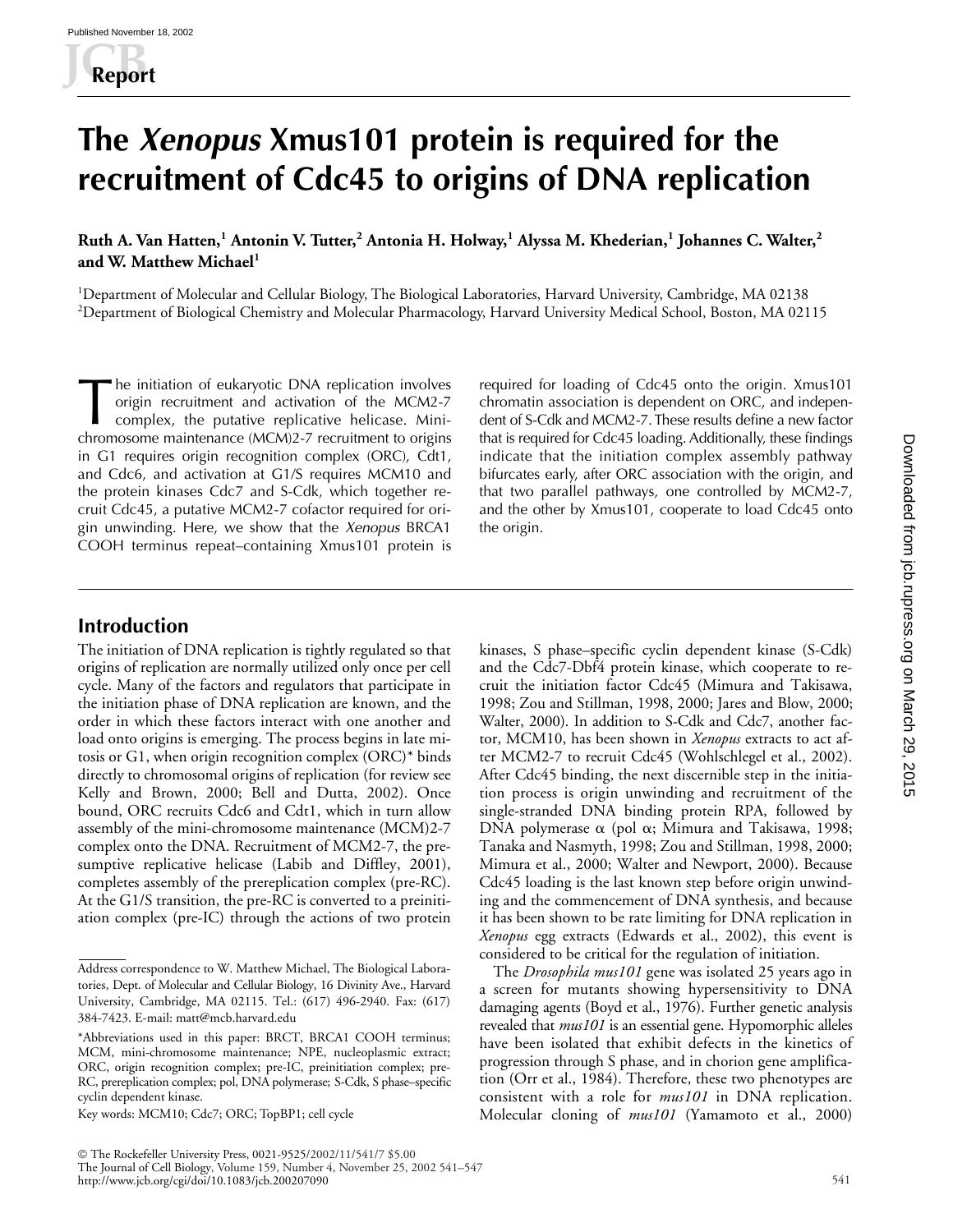542 The Journal of Cell Biology **|** Volume 159, Number 4, 2002

Figure 1. **Xmus101 is required for DNA replication in** *Xenopus.* (A) The Mus101 protein family. Shown are schematic depictions of Mus101-related proteins from divergent organisms. The shaded gray boxes indicate the position of the BRCT domains, and the numbers to the right indicate the size of the protein, in amino acids. For comparison, the domain structure of budding yeast Dpb11 and fission yeast Cut5 is also shown. (B) Immunoblot analysis of *Xenopus* egg extract (XEE), or egg extract that had been immunodepleted of  $X$ mus101 ( $\alpha$ -Xmus101), probed with affinity-purified anti-Xmus101 antibodies. The asterisk denotes a background band recognized by the antibody that is not diminished in the depleted extract. The numbers to the left of the gel denote the migration position and molecular mass, in kD, of molecular mass markers. (C) Egg extracts were prepared, and then depleted of Xmus101 protein ( $\alpha$ -Xmus101)



or mock-depleted (mock). Additionally, Xmus101-depleted extracts were supplemented with in vitro transcription and translation (IVT) reactions programmed by the Xmus101 cDNA. In vitro transcription was performed in either the sense, or anti-sense orientation. Sperm chromatin was then added, along with <sup>32</sup>P-dATP, and DNA replication in the given extract was measured at the indicated times. The graph depicts the amount of DNA replication observed after quantification of the dried gels by PhosphoImager analysis. The data shown are from a single experiment, and are representative of four independent trials. The amount of replication observed in the mock-depleted sample at the 90-min time point was set to 100, and all other values adjusted accordingly.

showed that the gene encodes a protein composed of reiterated BRCA1 COOH terminus (BRCT) domains, and that it is highly related to a human protein named TopBP1, a putative DNA damage response protein (Yamane et al., 1997, 2002; Makiniemi et al., 2001). Mus101/TopBP1 is also distantly related to two yeast genes known to be required for DNA replication, budding yeast Dpb11 (Araki et al., 1995) and fission yeast Cut5 (Saka and Yanagida, 1993). In DNA replication, Dpb11 is thought to act after Cdc45 loading, and RPA binding, to recruit pol  $\alpha$  and pol  $\varepsilon$  to the unwound origin (Masumoto et al., 2000). This role for Dpb11 is supported by the findings that Dpb11 requires MCM2-7 and RPA to associate with the origin, that Dpb11 is required for origin binding of pol  $\alpha$  and pol  $\varepsilon$ , but not RPA, and that Dpb11 interacts both genetically and physically with pol epsilon (Araki et al., 1995; Masumoto et al., 2000). In addition to their DNA replication functions, both Dpb11 (Araki et al., 1995; Wang and Elledge, 1999) and Cut5 (Saka and Yanagida, 1993; Saka et al., 1997) are required for cell cycle arrest in response to DNA replication blocks. It is not known if Mus101/TopBP1 shares with Dpb11/Cut5 a role in checkpoint control.

In order to uncover the Mus101 function in DNA replication, we have isolated the *Xenopus* Mus101 protein and used *Xenopus* egg extracts to identify the Mus101-dependent step in DNA replication. The results yield the surprising conclusion that Mus101 functions to load Cdc45 onto replication origins, and that it does so in a manner distinct from the other known Cdc45 loading factors.

### **Results and discussion**

The metazoan Mus101 protein family includes human TopBP1, *Drosophila* Mus101, and an uncharacterized locus

in *C. elegans*, F37D6.1 (Fig. 1 A)*.* To initiate an analysis of this protein family in DNA replication, we isolated a *Xenopus* homologue of Mus101, named Xmus101. The fulllength Xmus101 cDNA encodes a 1,513 amino acid protein with significant similarity to TopBP1 (75% amino acid similarity), to *Drosophila* Mus101 (43% similarity), and to *C. elegans* F37D6.1 (39% similarity). The similarity between Xmus101 and Cut5 is restricted to the BRCT domains, whereas no significant sequence similarity between Xmus101 and Dpb11 was detected.

Rabbit polyclonal antibodies were raised against a recombinant protein containing the  $NH_2$ -terminal 333 amino acids of Xmus101, and affinity purified. These antibodies recognize a 180-kD protein in *Xenopus* egg extract (Fig. 1 B), and can immunoprecipitate the 180 kD in vitro transcription and translation product of the cloned Xmus101 cDNA (unpublished data). To determine if Xmus101 functions in DNA replication in *Xenopus*, the protein was removed from egg extracts, by immunodepletion, and the ability of the depleted extract to replicate sperm chromatin was assessed. As shown in Fig. 1 B, the immunodepletion procedure removed all detectable Xmus101 from the extract. To control for nonspecific effects of immunodepletion, a mockdepleted extract was also prepared, and replication was measured in both the mock- and Xmus101-depleted extracts. DNA replication was severely compromised in the Xmus101 depleted extract, relative to the mock-depleted control extract (Fig. 1 C, compare "mock" sample to " $\alpha$ -Xmus101" sample). Importantly, addition of recombinant Xmus101 protein, produced by transcription and translation in vitro, fully rescued the replication defect in the Mus101-depleted extract (Fig. 1 C, "α-Xmus101+IVT sense" sample). Rescue was not observed when transcription was performed in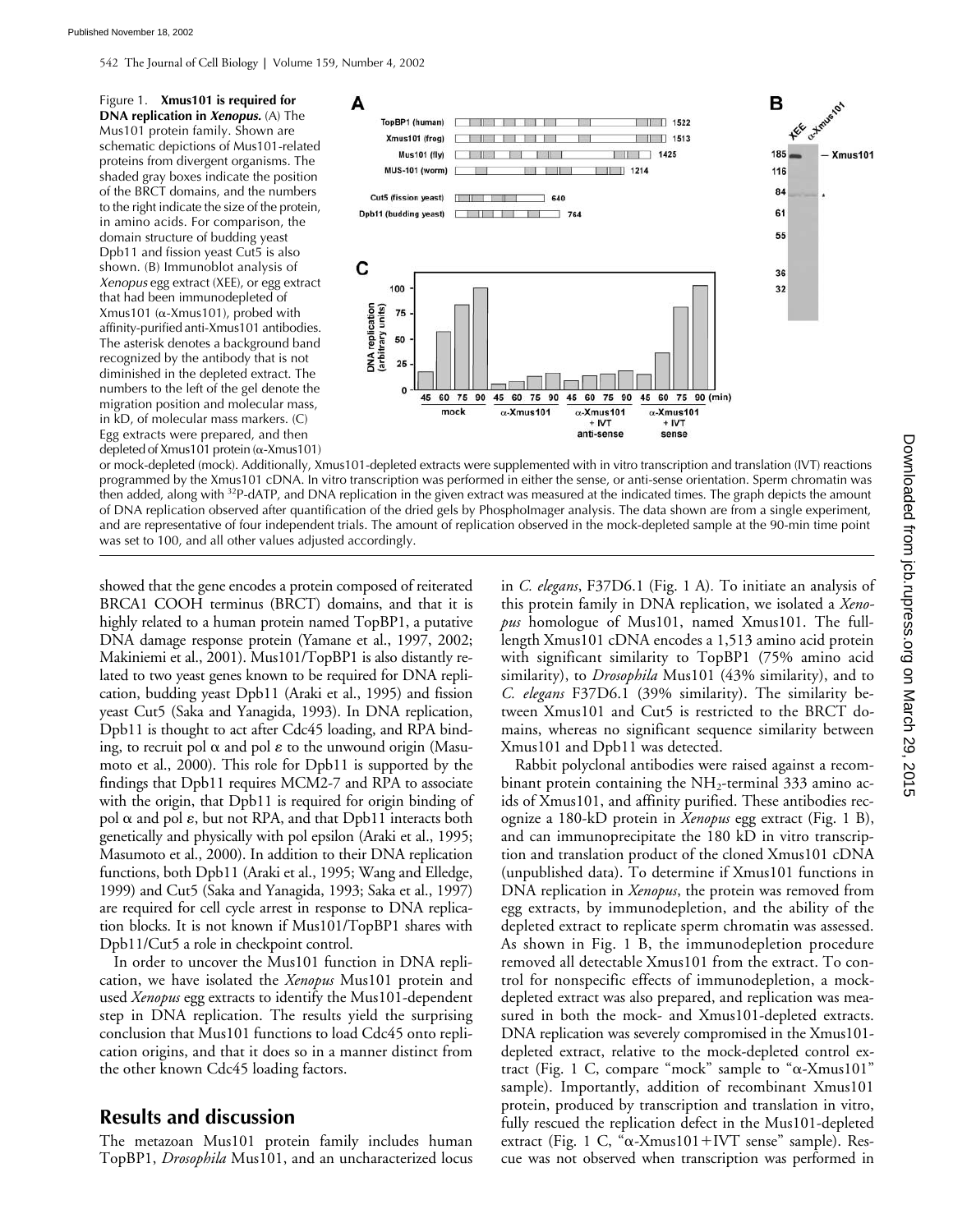

Figure 2. **Xmus101 is required for the loading of Cdc45 onto chromatin during the initiation of DNA replication.** (A) Immunoblot of either total extract samples from mock-depleted (mock, lane 1), or  $Xmus101-depleted (\alpha-Xmus101, lane 2)$ extract, or chromatin isolated after a 45-min incubation in either mock- (mock, lane 3), or Xmus101-depleted  $(\alpha$ -Xmus101, lane 4) extract. The blots were probed with antibodies against  $Xenopus$  Xmus101 (panel I), pol  $\alpha$  (pol  $\alpha$ p60 subunit, panel II), RPA (the 34-kD subunit, panel III), pol  $\varepsilon$  (pol  $\alpha$  p70 subunit, panel IV), Cdc45 (panel V), MCM10 (panel VI), Cdc7 (panel VII), or the MCM7 component of the MCM2-7 complex (panel VIII). (B) Immunoblot of complete egg extract, both total extract (Tot.) and the isolated chromatin fraction (Chr.), and membrane-free egg extract, or egg cytosol, both total extract and the isolated

chromatin fraction. (C) Egg extracts were prepared and supplemented with sperm chromatin (lane 2), or sperm chromatin plus recombinant geminin (500 nM, lane 3), or sperm chromatin plus recombinant p27Kip (500 nM, lane 4). After a 45-min incubation, the chromatin was isolated and probed, by immunoblotting, for the presence of Cdc45 and Xmus101. Lane 1 shows a reaction lacking sperm chromatin.

the opposite orientation, to produce the anti-sense Xmus101 mRNA (Fig. 1 C, "a-Xmus101+IVT anti-sense" sample). This rescue by the sense, but not anti-sense Xmus101 mRNA, demonstrates that the Xmus101-depleted extracts failed to replicate their DNA because Xmus101 was removed, and not because of nonspecific inactivation of the extract. These data show that Xmus101 is an essential DNA replication protein in *Xenopus.*

Chromatin immuoprecipitation-based methodologies in budding yeast indicate that Dpb11 acts after RPA has bound to the origin to recruit pol  $\alpha$  and pol  $\varepsilon$  to the assembling replication complex (Masumoto et al., 2000). Because Xmus101 is distantly related to Dpb11, we asked if Xmus101 was required for replication complex assembly in egg extracts. For this, sperm chromatin was added to either mock- or Xmus101-depleted extract, and after 45 min the chromatin was isolated from the extract and probed by immunoblotting for the presence of components of the replication complex. This experiment shows that loading of the MCM2-7 complex onto chromatin was not affected by the absence of Xmus101, as equal amounts of chromatin-associated MCM7 protein were found in the mock-depleted sample relative to the Xmus101-depleted sample (Fig. 2 A, panel VIII, lanes 3 and 4). In contrast, there was a dramatic decrease in the amount of pol  $\alpha$ , RPA, pol  $\varepsilon$ , and, interestingly, Cdc45 associated with chromatin in the Xmus101 depleted sample, compared with the mock-depleted sample (Fig. 2 A, panels II–V, lanes 3 and 4, respectively). This decrease in pol  $\alpha$ , RPA, pol  $\varepsilon$ , and Cdc45 levels was not observed when total extract was blotted (Fig. 2 A, panels II –V, lanes 1 and 2, respectively), indicating that the decrease was not due to quantitative coprecipitation with Xmus101. We also assessed the ability of Cdc7 and MCM10 to bind to chromatin in Xmus101-depleted extract, and found that both of these factors were able to assemble into the initiation complex in the absence of Xmus101 (Fig. 2 A, panels VI and VII, lanes 3 and 4). Based on the data in Fig. 2 A, we conclude that Xmus101 is required for chromatin-binding of Cdc45, RPA, pol  $\alpha$ , and pol  $\varepsilon$ , but not for MCM2-7, Cdc7, or MCM10. Thus, unlike budding yeast Dpb11, Xmus101 is a Cdc45 loading factor that acts prior to origin unwinding during initiation.

To better understand how Xmus101 participates in Cdc45 recruitment, we characterized its chromatin-binding properties. We found that Xmus101 did not load onto chromatin in membrane-free egg extracts (egg cytosol) that are competent to form pre-RCs, but incompetent to form nuclei or execute subsequent initiation events (Fig. 2 B, lane 4). In contrast, in nuclear assembly extracts that undergo initiation of replication, Xmus101 bound to chromatin (Fig. 2 B, lane 2). The inability to bind to chromatin in egg cytosol indicates that Xmus101 is not a constituent of the pre-RC. To ask if Xmus101 chromatin binding is dependent upon an intact pre-RC once nuclear formation occurs, we assessed Xmus101 chromatin-association in extracts treated with geminin, an inhibitor of the Cdt1 protein (Wohlschlegel et al., 2000; Tada et al., 2001). Interestingly, we found that Xmus101 chromatin binding was insensitive to geminin (Fig. 2 C, lane 3). To ensure that the geminin was active in this experiment, we also probed the purified chromatin fraction for the presence of Cdc45, and found, as expected (Jares and Blow, 2000), that geminin blocked Cdc45 association with chromatin (Fig. 2 C, lane 3). Next, we determined if Xmus101 chromatin association required S-Cdk activity. For this we used p27Kip (Toyoshima and Hunter, 1994), an S-Cdk inhibitor that has previously been shown to block DNA replication in frog egg extracts (Michael et al., 2000). We found that p27Kip prevented Cdc45 from loading onto chromatin, as expected, but that it could not prevent loading of Xmus101 (Fig. 2 C, lane 4).

The data in Fig. 2 (B and C) demonstrate that Xmus101 requires nuclear formation to bind to chromatin, but that it binds in a S-Cdk– and pre-RC–independent manner. Therefore, there was a possibility that Xmus101 bound to chroma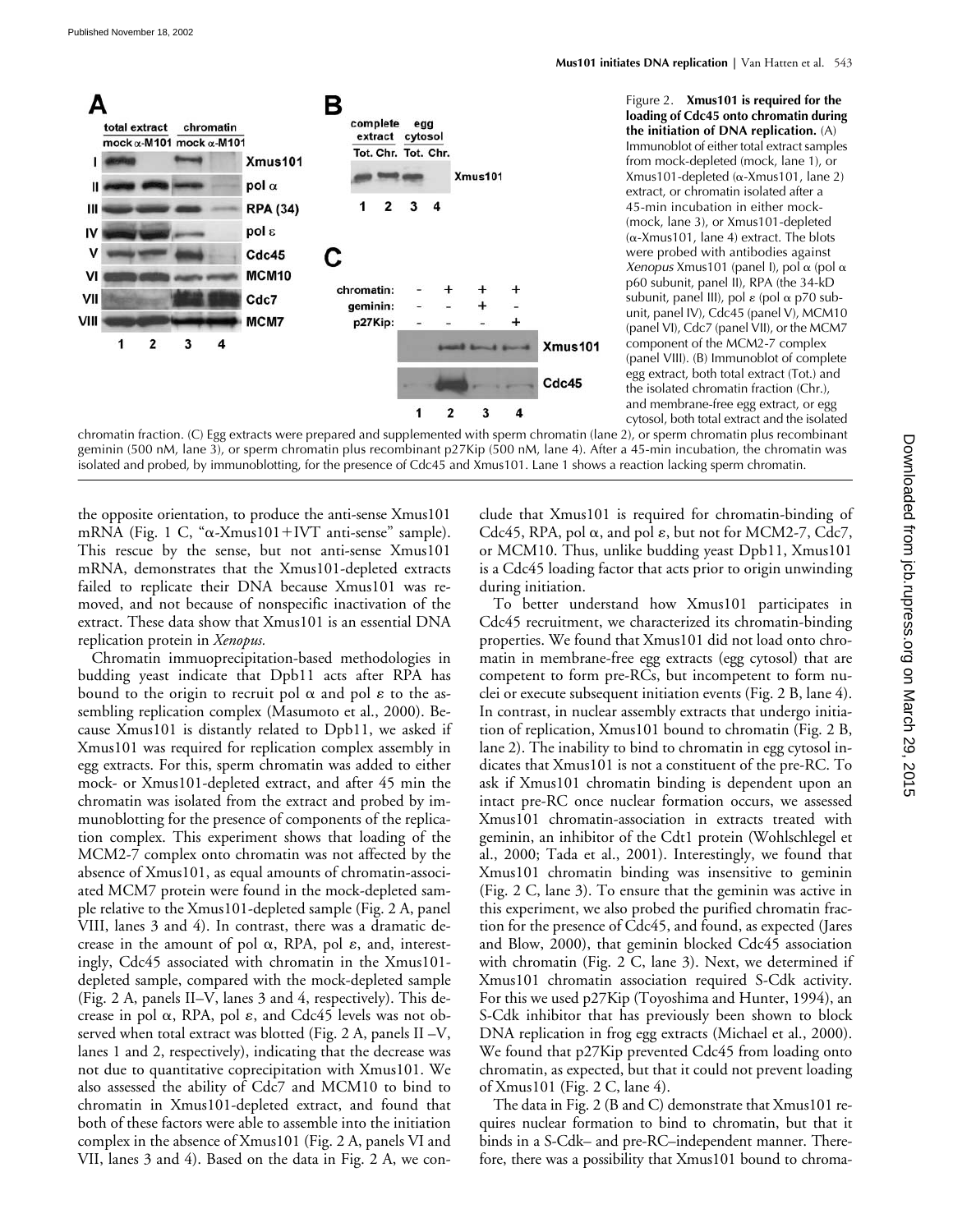544 The Journal of Cell Biology **|** Volume 159, Number 4, 2002



tin independently of replication initiation. To test this, we asked whether its loading was ORC-dependent. We have found that removal of ORC from conventional nuclear assembly extracts by immunodepletion is difficult. Therefore, we turned to a nucleus-free replication system derived from *Xenopus* egg extracts (Walter et al., 1998). In this system, sperm chromatin is first mixed with membrane-free egg cytosol to stimulate pre-RC assembly. Subsequently, a highly concentrated nucleoplasmic extract (NPE) is added to promote pre-IC assembly and drive the initiation of DNA replication. In this way, pre-RC assembly can be experimentally separated from pre-IC assembly and initiation. As reported previously (Walter et al., 1998; Wohlschlegel et al., 2002), when sperm chromatin was incubated in egg cytosol alone, the pre-RC components ORC2 and MCM7 bound to the chromatin, but MCM10 did not (Fig. 3 A, lane 2). Like MCM10, Xmus101 did not bind to sperm chromatin in egg cytosol (Fig. 3 A, lane 2). Upon addition of NPE, both MCM10 and Xmus101 were recruited to the chromatin (Fig. 3 A, lane 6). To determine whether Xmus101 binding to chromatin required ORC, we used ORC2 antibodies to deplete the ORC complex from egg cytosol and NPE. Under these conditions, Xmus101 binding was reduced to background levels (Fig. 3 A, lane 8). As seen in the nuclear assembly system, Xmus101 binding in the nucleus-free system was largely independent of chromatin binding by MCM2-7 (Fig. 3 A, lane 5). We conclude that Xmus101 is recruited to replication origins in an ORC-dependent manner, which links Xmus101 chromatin association to the initiation of DNA replication.

Having established that Xmus101 is essential for initiation, we next asked if the protein is required during the elongation phase of replication. For this, conventional egg extracts were prepared and incubated with sperm chromatin for 30 min to allow replication complex assembly and initiation to occur. After the 30-min incubation, the chromatin was isolated using isolation buffer containing 100 mM KCl, which removes residual Xmus101 protein from the isolated chromatin (unpublished data). The salt extracted chromatin was then transferred to either a mock- or Xmus101-depleted extract, and incubation was continued in the presence of radio-labeled dATP to measure DNA replication (experimental scheme shown in Fig. 4 A). When DNA replication was measured in this experiment, no significant difference between the mock- and Xmus101-depleted extract was observed (Fig. 4 B). It was important to confirm that the Xmus101-depleted extract was devoid of Xmus101 protein, and that no contaminating Xmus101 was transferred along with the sperm chromatin. For this, we probed samples of the mock- and Xmus101-depleted extracts after transfer of the salt-extracted chromatin to the given extract, and found no detectable Xmus101 in the Xmus101-depleted sample (Fig. 4 C). Thus, despite the lack of detectable Xmus101 in the Xmus101-depleted extract containing the salt-extracted chromatin, DNA replication was not affected. Taken together, the data in Figs. 1 and 4 show that when Xmus101 is removed before initiation, DNA replication fails to occur; however, when it is removed after the initiation phase has passed, there is little effect on DNA replication. These data indicate that Xmus101 is an initiation factor, and that it does not function during elongation.

In this report, we have shown that Mus101 is required for the initiation of DNA replication, and that it is likely dispensable for the elongation phase of replication. We have also pinpointed the Mus101-dependent step in initiation, by showing that Cdc45 fails to load onto chromatin in Xmus101-depleted frog egg extracts. Thus, Xmus101 exerts at least one of its functions in the initiation of DNA replication upstream of the Cdc45 loading step. Consistent with the early execution point of Xmus101, we find that it loads onto chromatin, in an ORC-dependent manner, at the equivalent of the G1/S boundary in our extracts. That is, its loading does not occur in cytosolic extracts which sup-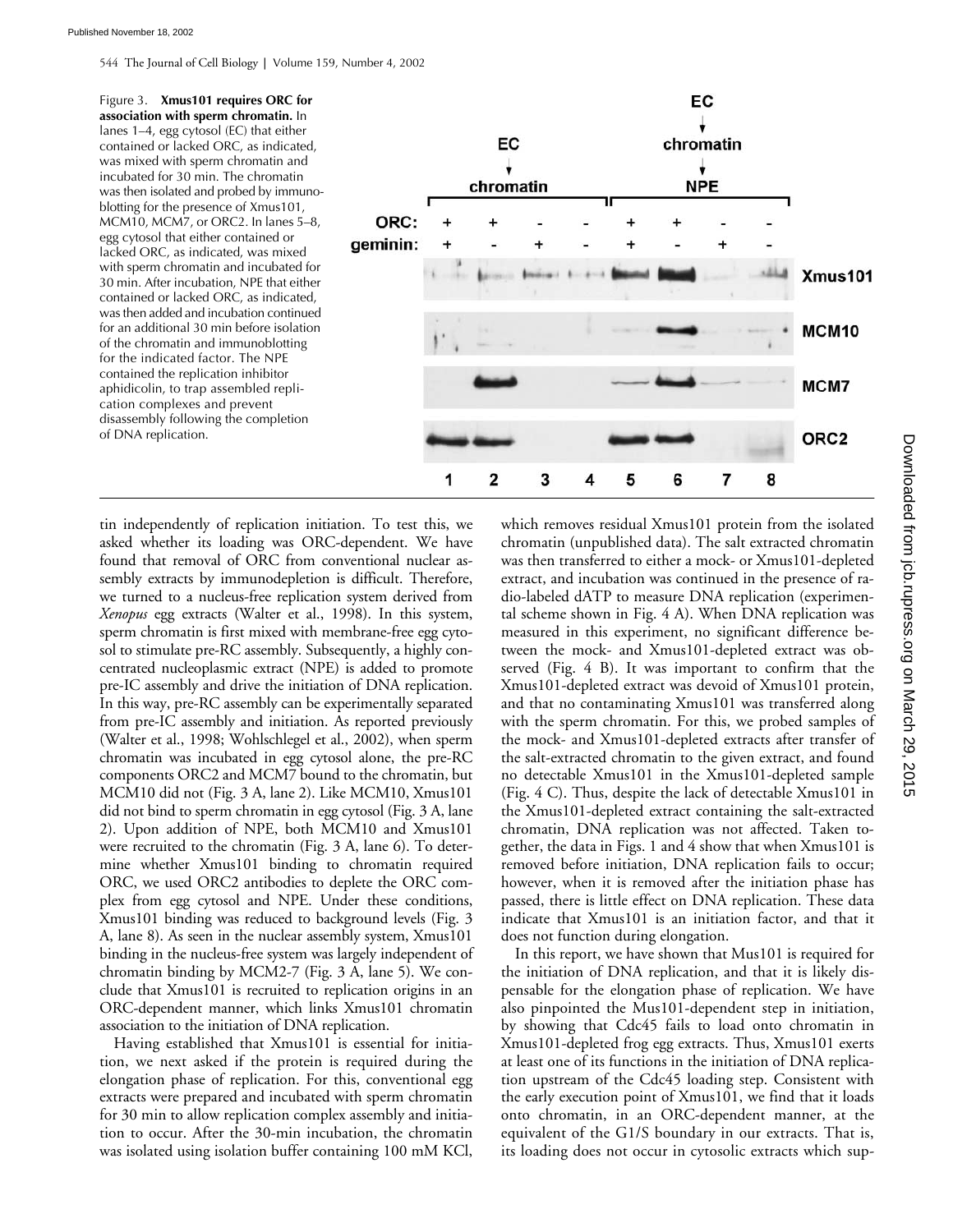

Figure 4. **Xmus101 is dispensable for DNA replication after initiation is complete.** (A) Experimental scheme, see text for details. (B) DNA replication was measured in the given extract at the given time. (C) Immunoblotting of either mock-depleted (mock), or Xmus101  $depleted$  ( $\alpha$ -Xmus101) extract after transfer of the chromatin, showing that no detectable Xmus101 is transferred along with the chromatin.

port pre-RC formation, but only after chromatin has been exposed to an initiation-competent nuclear environment. These data imply that, besides ORC, Xmus101 chromatin association also requires an unknown condition that is only met inside the nucleus. This could result from loss of a cytosolic inhibitor of Xmus101 chromatin association, or be due to a positive influence of the nucleus, such as an unknown bridging factor, or a nucleus-specific alteration of Xmus101 activity. Alternatively, because the concentration of DNA replication factors is much higher within nuclei (or in NPE), relative to cytosol, the nuclear-dependence of Xmus101 chromatin association might simply result from a concentration effect. Consistent with this, we find that the concentration of Xmus101 in NPE is at least 20-fold higher than in egg cytosol (unpublished data).

Although origin binding of Xmus101 requires ORC, it is independent of MCM2-7 and S-Cdk. This MCM2-7 independence distinguishes Mus101 from the other known Cdc45 loading factors, Cdc7 and MCM10, both of which require a fully intact pre-RC for chromatin loading (Jares and Blow, 2000; Walter, 2000; Wohlschlegel et al., 2002). Furthermore, we have shown that MCM2-7, Cdc7, and MCM10 all load onto chromatin independent of Xmus101. Thus, the mutual independence of Xmus101 and MCM2-7/ Cdc7/MCM10 origin association strongly suggests that the assembly pathway that ultimately culminates in origin loading of Cdc45 bifurcates at a step soon after chromatin-loading of ORC (Fig. 5). One pathway leads via MCM2-7 to the recruitment of Cdc7 and MCM10, and the other pathway works through Xmus101. Besides MCM2-7, MCM10, Cdc7, and Mus101, the other major requirement for Cdc45

loading is S-Cdk activity. The model in Fig. 5 depicts two pathways emanating from ORC, and it is not yet clear which pathway requires S-Cdk. We have found that Xmus101 loads onto chromatin in the absence of S-Cdk activity, suggesting that if S-Cdk acts in the Mus101 branch, then it would be downstream of Mus101. If S-Cdk does act in the Mus101 branch of the initiation pathway, then both branches would be under the control of protein kinases, as the Cdc7 kinase functions in the parallel, MCM2-7 dependent branch. Having each branch of the initiation pathway under the control of a protein kinase would thus afford tight regulation and coordination of the two branches, and perhaps explain why initiation requires two protein kinase activities.

Budding yeast Dpb11 and fission yeast Cut5 are considered homologues of one another because they are both required for DNA replication, they are both required for replication checkpoint control, and they are both composed of reiterated BRCT domains. These arguments have also been



Figure 5. **A model for the replication initiation pathway.** The data presented here suggest two parallel pathways, one MCM2-7 dependent, the other Mus101 dependent, which cooperate to load Cdc45 at the G1/S transition. See Discussion for details.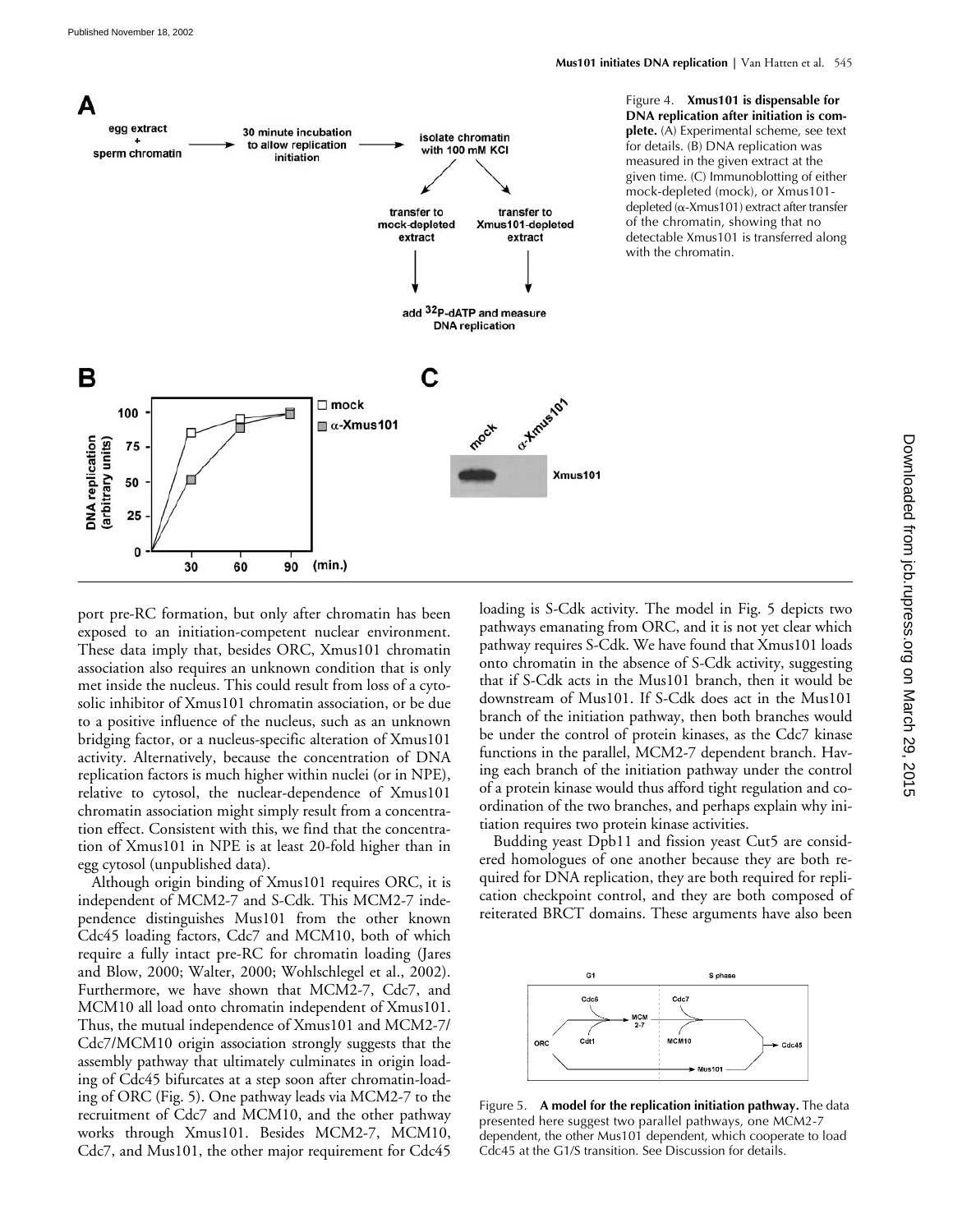546 The Journal of Cell Biology **|** Volume 159, Number 4, 2002

extended to TopBP1/Mus101, as it has been suggested that Mus101 represents the metazoan homolog of Dpb11/Cut5 (Yamamoto et al., 2000; Makiniemi et al., 2001; Wang and Elledge, 2002). The data reported here suggest a reconsideration of this designation, as we have shown that Mus101 acts in a fundamentally different capacity than does Dpb11 during the initiation of DNA replication. Mus101 is required for Cdc45 loading, whereas Dpb11 has been reported to act much later, after Cdc45 has been loaded and, indeed, after the helicase has been activated and RPA has been recruited to the origin (Masumoto et al., 2000). Another difference is that Dpb11 function during initiation is tightly connected to pol  $\varepsilon$ , as Dpb11 was initially isolated as in a synthetic lethal screen for genes interacting with pol  $\varepsilon$ , and Dpb11 has since been shown to physically interact with the pol  $\varepsilon$  complex. Such interaction with pol epsilon is not likely to be the case for Xmus101, as it has been shown that Cdc45 is required for pol  $\varepsilon$  chromatin association in frog egg extracts (Mimura et al., 2000); therefore, our data place Xmus101 minimally two steps upstream of pol  $\varepsilon$  in the initiation pathway. Thus, it is likely that Mus101 is not the metazoan orthologue of Dpb11/Cut5, and that the Dpb11/ Cut5 orthologue still awaits identification.

## **Materials and methods**

#### **Cloning of the** *Xenopus* **Xmus101 cDNA**

BLAST searching of NCBI databases using *Drosophila mus101* sequences revealed several overlapping *Xenopus* ESTs containing significant sequence homology to the fly *mus101* gene. Based on the sequence of the frog ESTs, primers were designed to amplify a 1,000 nucleotide fragment corresponding to nucleotides 3,566–4,566 of the Xmus101 open reading frame. The PCR fragment was then used as a probe to screen, by hybridization, a *Xenopus* ovary cDNA library. Library screening resulted in the isolation of a full-length Xmus101 cDNA, which was then sequenced on both strands according to standard methods.

#### **Antibody production**

PCR primers were designed to amplify fragments corresponding to the COOH-terminal 333 amino acids of Xmus101. The fragment was subcloned into the pET24a bacterial expression vector (Novagen) and used to produce recombinant protein. Six histidine-tagged recombinant protein was purified on a nickel agarose column, under native conditions. Purified protein was then used as antigen to immunize rabbits. Polyclonal antibodies were obtained, and affinity purified according to standard procedures (Harlow and Lane, 1988). Antibodies against *Xenopus* Cdc45, RPA, MCM10, and Cdc7 have been described (Walter and Newport, 2000; Walter, 2000; Wohlschlegel et al., 2002). Additionally, antibodies against *Xenopus* MCM7 were obtained from John Newport (University of California San Diego, San Diego, CA), and against *Xenopus* pol  $\alpha$  and pol  $\varepsilon$  from Shou Waga (Osaka University, Osaka, Japan).

#### *Xenopus* **egg extract methodologies**

Preparation of frog egg extracts, preparation of sperm chromatin, and DNA replication analysis was all performed according to Walter and Newport (1999). NPE was prepared as described (Walter et al., 1998). For immunodepletion, anti-Xmus101 antibodies were coupled to 50  $\mu$ L of protein A Sepharose beads, and then incubated with 200  $\mu$ L of frog egg extract on ice for 1 h. After incubation, the beads were pelleted, and the extract collected for an additional round of depletion. After the second round of depletion, the extract was used for the given experiment. For mock depletion, the procedure was identical except that anti-Xmus101 antibodies were replaced by phosphate-buffered saline. ORC depletion of NPE was performed as described (Walter and Newport, 2000).

#### **Chromatin isolations**

For the experiments shown in Fig. 2, chromatin was isolated as described (Michael et al., 2000). For the experiments shown in Fig. 3, chromatin isolation from NPE was performed as described (Wohlschlegel et al., 2002).

For the experiment shown in Fig. 4, the chromatin was isolated according to Jares and Blow (2000), using Nuclear Isolation Buffer containing  $100$ mM KCl.

We thank John Newport and Shou Waga for their gifts of antibody reagents.

This work was supported by a Searle Scholar Award (01-A-101) and a National Science Foundation CAREER Award (MCB 0133774) to W.M. Michael. A.H. Holway and A.M. Khederian were supported by Training Grants T32GM07620 and T32GM07598, respectively, from the National Institutes of Health.

Submitted: 16 July 2002 Revised: 27 September 2002 Accepted: 30 September 2002

## **References**

- Araki, H., S.H. Leem, A. Phongdara, and A. Sugino. 1995. Dpb11, which interacts with DNA polymerase II(epsilon) in *Saccharomyces cerevisiae*, has a dual role in S-phase progression and at a cell cycle checkpoint. *Proc. Natl. Acad. Sci. USA.* 92:11791–11795.
- Bell, S.P., and A. Dutta. 2002. DNA replication in eukaryotic cells. *Annu. Rev. Biochem.* 71:333–374.
- Boyd, J.B., M.D. Golino, T.D. Nguyen, and M.M. Green. 1976. Isolation and characterization of X-linked mutants of *Drosophila* melanogaster which are sensitive to mutagens. *Genetics.* 84:485–506.
- Edwards, M.C., A.V. Tutter, C. Cvetic, C.H. Gilbert, T.A. Prokhorova, and J.C. Walter. 2002. MCM2-7 complexes bind chromatin in a distributed pattern surrounding the origin recognition complex in *Xenopus* egg extracts. *J. Biol. Chem.* 277:33049–33057.
- Harlow, E., and D. Lane. 1988. Antibodies, a Laboratory Manual. Cold Spring Harbor Press, Cold Spring Harbor, NY. 312 pp.
- Jares, P., and J.J. Blow. 2000. *Xenopus* cdc7 function is dependent on licensing but not on XORC, XCdc6, or CDK activity and is required for XCdc45 loading. *Genes Dev.* 14:1528–1540.
- Kelly, T.J., and G.W. Brown. 2000. Regulation of chromosome replication. *Annu. Rev. Biochem.* 69:829–880.
- Labib, K., and J.F. Diffley. 2001. Is the MCM2-7 complex the eukaryotic DNA replication fork helicase? *Curr. Opin. Genet. Dev.* 11:64–70.
- Makiniemi, M., T. Hillukkala, J. Tuusa, K. Reini, M. Vaara, D. Huang, H. Pospiech, I. Majuri, T. Westerling, T.P. Makela, and J.E. Syvaoja. 2001. BRCT domain-containing protein TopBP1 functions in DNA replication and damage response. *J. Biol. Chem.* 276:30399–30406.
- Masumoto, H., A. Sugino, and H. Araki. 2000. Dpb11 controls the association between DNA polymerases alpha and epsilon and the autonomously replicating sequence region of budding yeast. *Mol. Cell. Biol.* 20:2809–2817.
- Michael, W.M., R. Ott, E. Fanning, and J. Newport. 2000. Activation of the DNA replication checkpoint through RNA synthesis by primase. *Science.* 289: 2133–2137.
- Mimura, S., and H. Takisawa. 1998. *Xenopus* Cdc45-dependent loading of DNA polymerase alpha onto chromatin under the control of S-phase Cdk. *EMBO J.* 17:5699–5707.
- Mimura, S., T. Masuda, T. Matsui, and H. Takisawa. 2000. Central role for cdc45 in establishing an initiation complex of DNA replication in *Xenopus* egg extracts. *Genes Cells.* 5:439–452.
- Orr, W., K. Komitopoulou, and F.C. Kafatos. 1984. Mutants suppressing in trans chorion gene amplification in *Drosophila*. *Proc. Natl. Acad. Sci. USA.* 81: 3773–3777.
- Saka, Y., and M. Yanagida. 1993. Fission yeast  $cut5+$ , required for S phase onset and M phase restraint, is identical to the radiation-damage repair gene rad4+. *Cell.* 74:383-393.
- Saka, Y., F. Esashi, T. Matsusaka, S. Mochida, and M. Yanagida. 1997. Damage and replication checkpoint control in fission yeast is ensured by interactions of Crb2, a protein with BRCT motif, with Cut5 and Chk1. *Genes Dev.* 11: 3387–3400.
- Tada, S., A. Li, D. Maiorano, M. Mechali, and J.J. Blow. 2001. Repression of origin assembly in metaphase depends on inhibition of RLF- B/Cdt1 by geminin. *Nat. Cell Biol.* 3:107–113.
- Tanaka, T., and K. Nasmyth. 1998. Association of RPA with chromosomal replication origins requires an Mcm protein, and is regulated by Rad53, and cyclin- and Dbf4-dependent kinases. *EMBO J.* 17:5182–5191.
- Toyoshima, H., and T. Hunter. 1994. p27, a novel inhibitor of G1 cyclin-Cdk